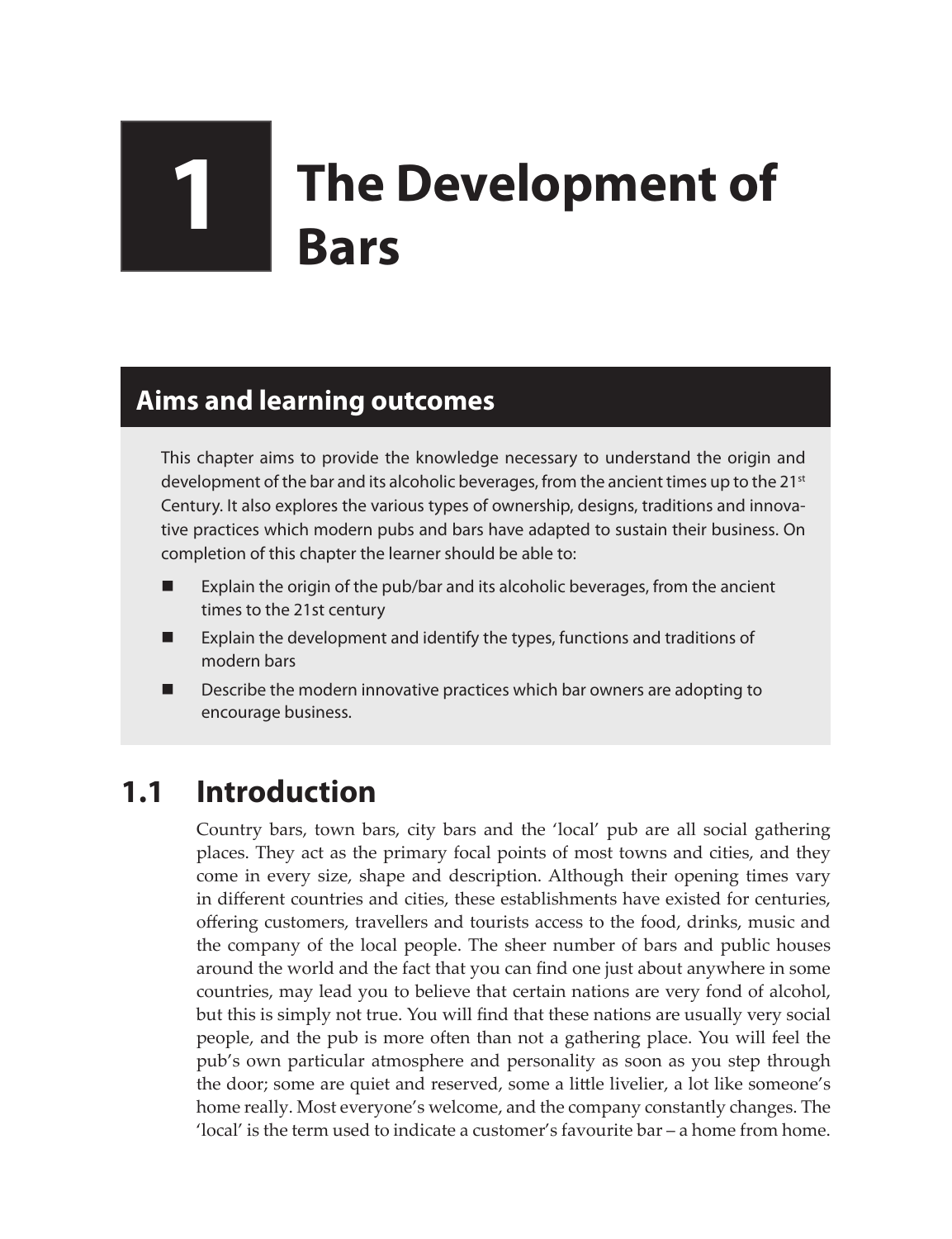## **1.2 A brief history of bars and alcoholic drinks**

Throughout history, there have been many names for establishments where people gather to drink alcoholic beverages. Bars or pubs, bierkellers, brewpubs, which were formally known as public houses or alehouses, are drinking establishments all of which have always been central to the national culture of a great number of countries around the world (Brandwood, Davison & Slaughter, 2004). In many areas globally and particularly in rural locations, the bar has always been the focal point and communications hub of the community (Cronin & O'Connor, 2003). The evolution of the bar is closely linked with the evolution of alcoholic drinks and the introduction of hospitality.

The consumption of alcohol lowers inhibitions, can facilitate relaxation and increase the enjoyment of dining, and has contributed towards a more sociable and convivial atmosphere between locals, invited guests and travellers for many centuries around the world (Babor, 1986). Bars have also helped change the political landscape in most countries; many individuals compare them to the coffeehouses of Asia and Eastern Europe or the restaurants of France (Austin, 1985). The uniquely different allure of bars has been that people of all classes could mix together. Early laws fixed the price that tavern-keepers could charge for drinks, so they couldn't cater just to wealthy patrons (Braudel, 1974). Bars have always been where people communicate, share their news and discuss the issues of the day. The only requirement was that you leave your rank or qualifications at the door because everyone has an equal say in the bar (Patrick, 1952).

#### **Alcohol in the ancient times**

#### **Neolithic period**

One of the earliest drinks known to have been produced is beer and dates back to the late Stone Age. The discovery of beer jugs has established the fact that intentionally fermented beverages existed at least as early as the Neolithic period around 10,000 BC (Patrick, 1952). Molloy (2002) supports this contention and adds that during this period wild barley was first domesticated and systematically harvested in the Fertile Crescent region of modern day Turkey, Iran and Iraq.

#### **'Code of Hummurabi' – the oldest recorded hospitality laws**

Hammurabi was one of the first dynasty kings of the city of Babylon (1810 – 1750 BC). The Louvre Museum in Paris contains a large diorite stela with the inscriptions commonly known as the Code of Hummurabi. O'Gorman (2010) contends that within the ancient inscriptions, there are laws governing commercial hospitality from at least 1800 BC. He adds that hostels and inns in Mesopotamia were in the business of supplying drinks, women and accommodation for strangers. Drinks included date palm wine and barley beer, and there were strict regulations against diluting them (p. 5). Driver and Miles (1952) in a further translation of the same stela show that the punishment for watering beer was death by drowning.